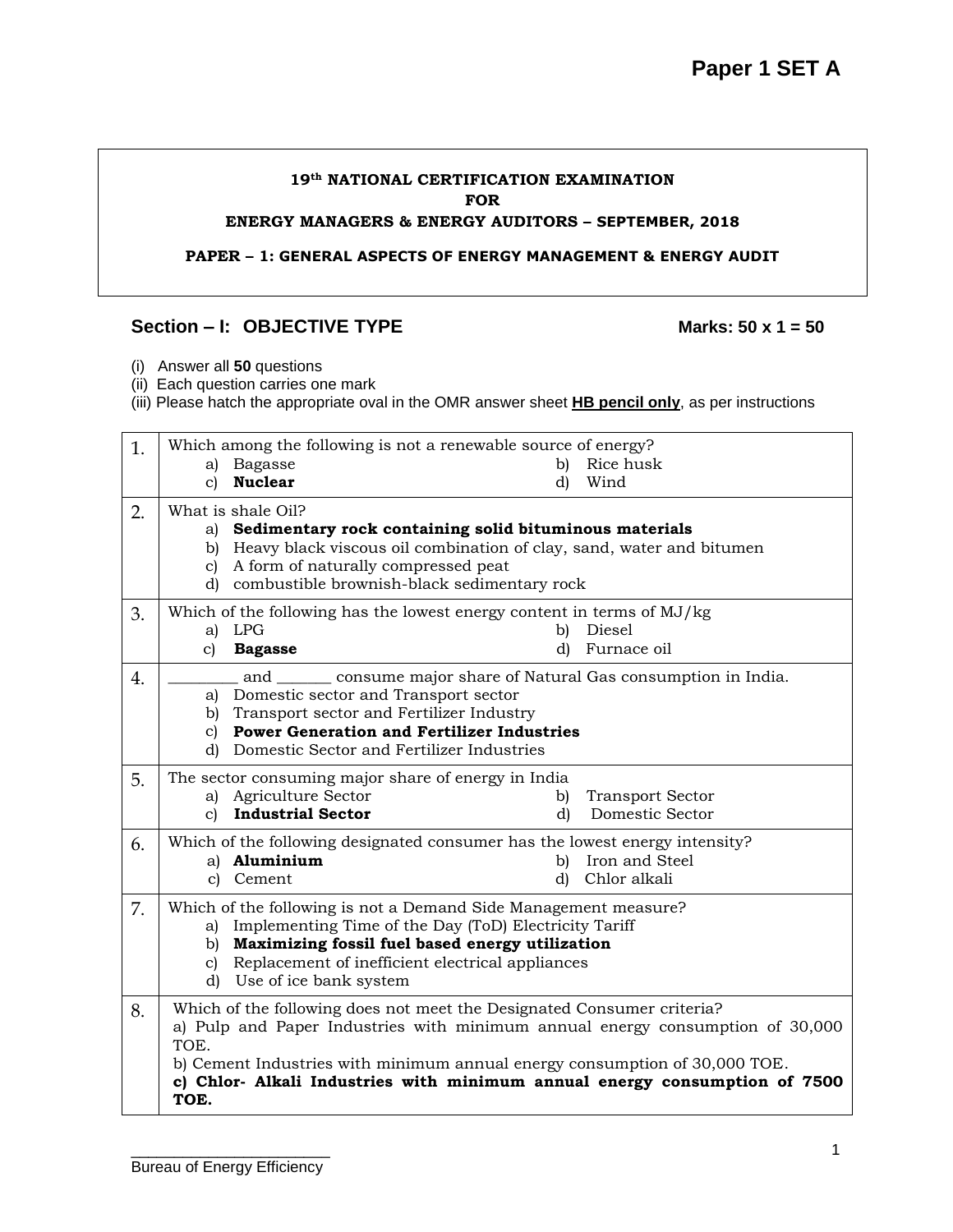|     | d) Textile Industries with minimum annual energy consumption of 3000 TOE.                                                                                                                                                                                                           |  |  |  |  |  |
|-----|-------------------------------------------------------------------------------------------------------------------------------------------------------------------------------------------------------------------------------------------------------------------------------------|--|--|--|--|--|
| 9.  | The kW or HP of a motor given on the name plate indicates<br>The shaft output of the motor at part load<br>a)<br>The shaft output of the motor at full load<br>b)<br>The input power to the motor at the best efficiency point<br>C)<br>d) The input power to the motor at any load |  |  |  |  |  |
| 10. | Which of the following has the highest Specific Heat?<br>a) Steel<br>Aluminium<br>b)<br><b>Water</b><br>c) Copper<br>d)                                                                                                                                                             |  |  |  |  |  |
| 11. | Heat transfer in an air cooled condenser occurs predominantly by<br>conduction<br>convection<br>a)<br>b)<br>radiation<br>none of the above<br>c)<br>d)                                                                                                                              |  |  |  |  |  |
| 12. | Definition of Energy Audit as per EC Act does not include:<br>a) Creation of an Energy Management System (EnMS)<br>b) evaluation of Techno-economics<br>c) Verification, monitoring and analysis of energy use<br>d) Action plan required for energy saving                         |  |  |  |  |  |
| 13. | The ISO standard for Energy Management System is<br>a) ISO 14001<br>b) ISO 50001<br>c) ISO 9001<br>d) ISO 18001                                                                                                                                                                     |  |  |  |  |  |
| 14. | To arrive at the relative humidity at a point we need to know______<br>of air<br>a) dry bulb temperature<br>wet bulb temperature<br>b)<br>c) enthalpy<br>d)<br>both a & b                                                                                                           |  |  |  |  |  |
| 15. | As per Energy Conservation Act, 2001 appointment of BEE Certified Energy Manger is<br>mandatory for<br>a) all State designated agencies<br>b) all large Industrial consumers<br>c) all designated consumers<br>d) all commercial buildings                                          |  |  |  |  |  |
| 16. | A waste heat recovery system requires Rs. 50 lakhs investment and Rs. 2 lakhs per year<br>to operate and maintain. If the annual savings is Rs. 22 lakhs, the payback period will<br>be<br>a) 2.28 years<br>2.5 years<br>b)<br>c) 3 years<br>d) 10 years                            |  |  |  |  |  |
| 17. | What is the heat content of the 200 liters of water at 500 °C in terms of the basic unit<br>of energy in Kilo Joules<br>a) $30000$ b) $23880$<br>$-e$ ) 10000 d) 41870<br>Note: 1 Mark is awarded to all candidate who have attempted this question.                                |  |  |  |  |  |
| 18. | Which of the following GHGs has the longest atmospheric life time<br>a) CH4<br>SF <sub>6</sub><br>b)<br>c) CFC<br>d) PFC                                                                                                                                                            |  |  |  |  |  |
| 19. | Which of the following is used for non-contact measurement of temperature<br><b>Infrared Thermometer</b><br>Thermocouples<br>b)<br>a)<br>Leaf type contact probe<br>All of the above<br>C)<br>d)                                                                                    |  |  |  |  |  |
| 20. | The force field analysis in energy action planning considers<br>a) Positive forces only<br>negative forces only<br>b)<br>c) Both negative and positive forces<br>no forces<br>d)                                                                                                    |  |  |  |  |  |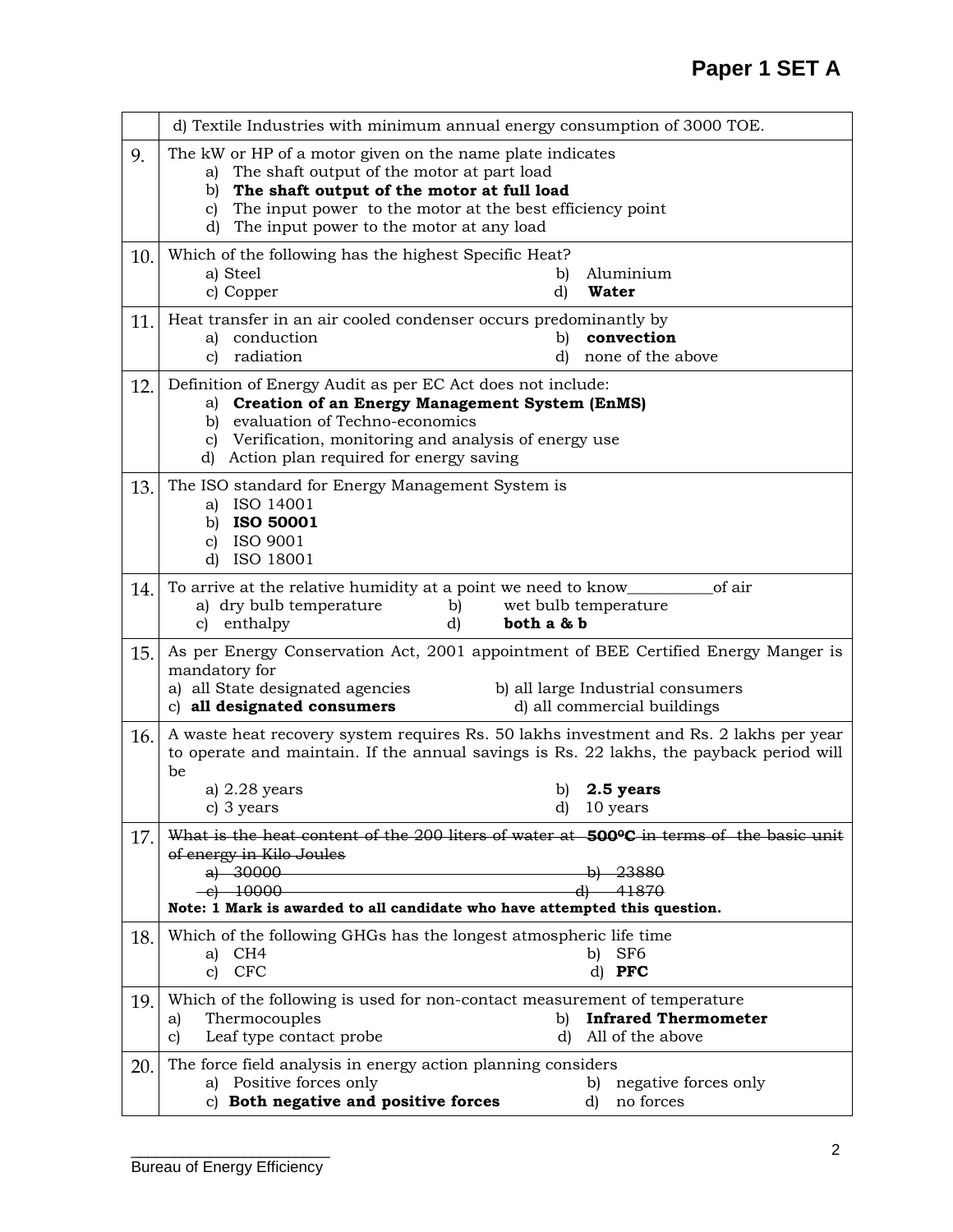| 21. | Which of the following equation is used to calculate the future value of the cash flow?                                                              |          |                                            |  |  |  |  |
|-----|------------------------------------------------------------------------------------------------------------------------------------------------------|----------|--------------------------------------------|--|--|--|--|
|     | a) NPV $(1 - i)^n$                                                                                                                                   |          | b) NPV / $(1 - i)^n$                       |  |  |  |  |
|     | c) <b>NPV</b> $(1 + i)^{n}$                                                                                                                          |          | d) NPV/ $(1 + i)^{n}$                      |  |  |  |  |
| 22. | For investment decision, ROI must always be _____ prevailing interest rate.                                                                          |          |                                            |  |  |  |  |
|     | a) Lower than<br>c) Equal to                                                                                                                         | d)       | b) Higher than<br>No relation              |  |  |  |  |
| 23. | Large scattering on production versus energy consumption trend line indicates                                                                        |          |                                            |  |  |  |  |
|     | Poor process control<br>a)                                                                                                                           | b)<br>d) | Inefficient equipment<br>None of the above |  |  |  |  |
|     | Inefficient process<br>c)                                                                                                                            |          |                                            |  |  |  |  |
| 24. | Frequency of energy audit for designated consumers is<br>a) once in a year                                                                           | b)       | once in two years                          |  |  |  |  |
|     | c) once in three years                                                                                                                               | d)       | Once in five years                         |  |  |  |  |
| 25. | The rotor axis is aligned with the wind direction in a wind mill by __________ control                                                               |          |                                            |  |  |  |  |
|     | a)<br>yaw<br>disc break<br>C)                                                                                                                        | b)<br>d) | pitch<br>all of the above                  |  |  |  |  |
| 26. | Producer gas basically comprises of                                                                                                                  |          |                                            |  |  |  |  |
|     | a) $CO$ , $H_2$ and $CH_4$                                                                                                                           | b)       | Only CH <sub>4</sub>                       |  |  |  |  |
|     | c) $CO$ and $CH4$                                                                                                                                    | d)       | Only CO and H <sub>2</sub>                 |  |  |  |  |
| 27. | The lowest theoretical temperature to which water can be cooled in a cooling tower is<br>Difference between DBT and WBT of the atmospheric air<br>a) |          |                                            |  |  |  |  |
|     | b) Average DBT and WBT of the atmospheric air                                                                                                        |          |                                            |  |  |  |  |
|     | c) DBT of the atmospheric air<br>WBT of the atmospheric air<br>d)                                                                                    |          |                                            |  |  |  |  |
| 28. | In a solar thermal power station Molten salt is preferred as it provides an efficient low                                                            |          |                                            |  |  |  |  |
|     | cost medium to store _____ energy                                                                                                                    |          |                                            |  |  |  |  |
|     | a) Electrical<br>c) Kinetic                                                                                                                          | b)<br>d) | <b>Thermal</b><br>Potential                |  |  |  |  |
| 29. | From Voltage, Amps and Power factor given in the name plate of a motor, one can                                                                      |          |                                            |  |  |  |  |
|     | calculate                                                                                                                                            |          |                                            |  |  |  |  |
|     | a) Rated output power<br>Rated input power<br>$\mathbf{c}$                                                                                           | b)<br>d) | Shaft power<br>Both $(b)$ & $(c)$          |  |  |  |  |
|     |                                                                                                                                                      |          |                                            |  |  |  |  |
|     | 30. RPM of an electric motor is measured using ___.<br>a) Ultrasonic meter                                                                           | b)       | Stroboscope                                |  |  |  |  |
|     | c) Lux meter                                                                                                                                         | d)       | Rotameter                                  |  |  |  |  |
| 31. | If asset depreciation is considered, then net operating cash inflow would be                                                                         |          |                                            |  |  |  |  |
|     | a) lower<br>c) no effect                                                                                                                             | b)<br>d) | higher<br>none of the above                |  |  |  |  |
|     |                                                                                                                                                      |          |                                            |  |  |  |  |
| 32. | Which of the following comes under Capital cost in a project?                                                                                        |          |                                            |  |  |  |  |
|     | a) Design cost                                                                                                                                       | b)       | Installation cost                          |  |  |  |  |
|     | c) Commissioning cost                                                                                                                                | d)       | All of the above                           |  |  |  |  |
| 33. | Energy consumption per GDP is termed as ___.<br>a) Energy factor                                                                                     | b)       | <b>Energy intensity</b>                    |  |  |  |  |
|     | c) Energy Efficiency index                                                                                                                           | d)       | All of the above                           |  |  |  |  |
|     |                                                                                                                                                      |          |                                            |  |  |  |  |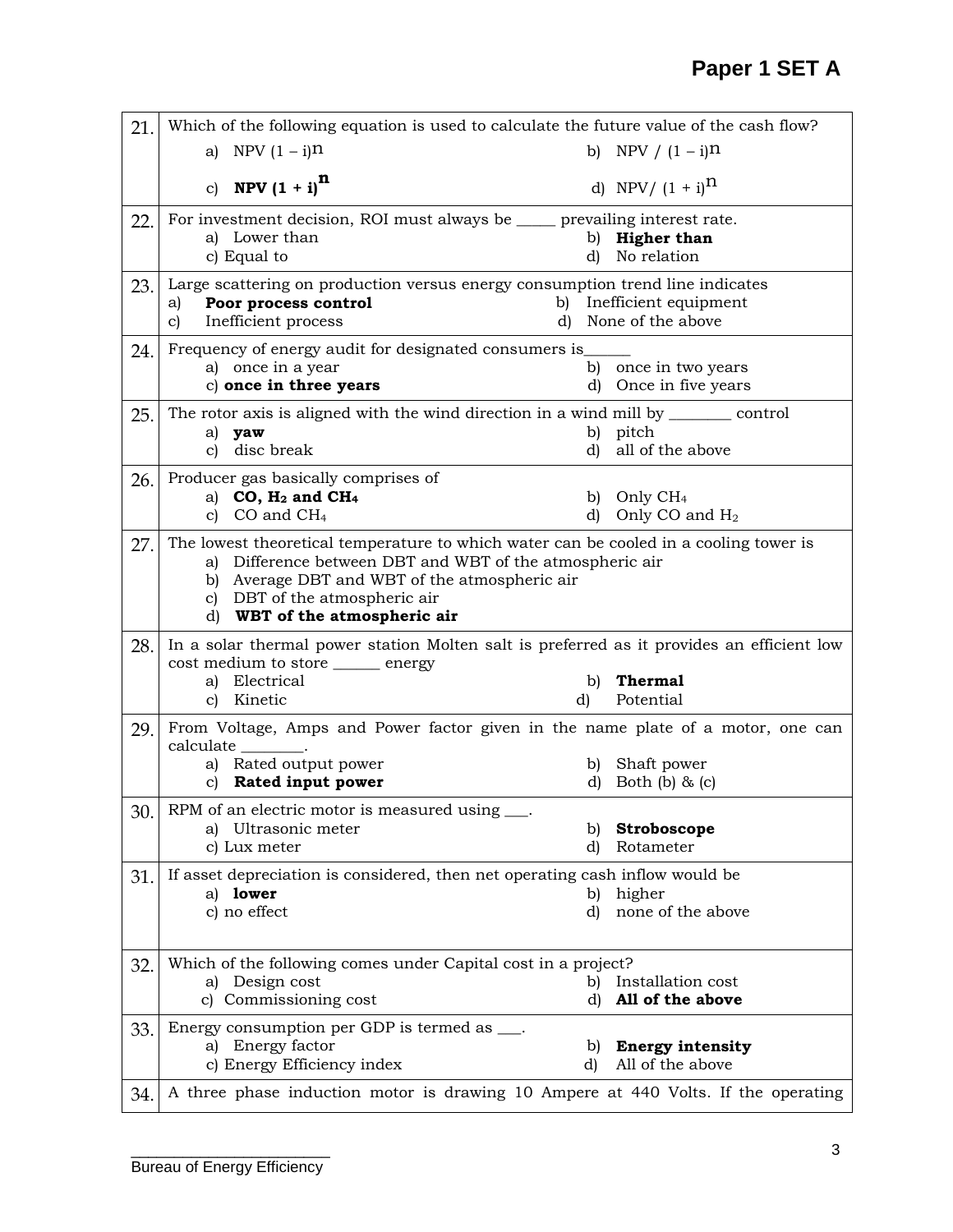|     |              | power factor of the motor is 0.9 and the efficiency of the motor is 95%, then the<br>mechanical shaft power of the motor is                                                                            |          |                              |
|-----|--------------|--------------------------------------------------------------------------------------------------------------------------------------------------------------------------------------------------------|----------|------------------------------|
|     |              | a) 3.76 KW                                                                                                                                                                                             | b)       | 4.18 KW                      |
|     | $\mathbf{C}$ | 6.51 KW                                                                                                                                                                                                | d)       | 7.21 KW                      |
| 35. | c)           | For an activity in a project, Latest start time is 8 weeks and Latest finish time is 12<br>weeks. If the earliest finish time is 9 weeks, Slack time for the activity is ____.<br>a) 3 weeks<br>1 week | b)<br>d) | 4 weeks<br>none of the above |
| 36. |              | The amount of $CO2$ produced in complete combustion of 18 Kg of Carbon is _____.                                                                                                                       |          |                              |
|     | a)           | 50                                                                                                                                                                                                     | b)       | 44                           |
|     | c)           | 66                                                                                                                                                                                                     | d)       | 792                          |
| 37. |              | Which mode of heat transfer does not require medium?                                                                                                                                                   |          | Forced convection            |
|     |              | a) Natural convection<br>c) Radiation                                                                                                                                                                  | b)<br>d) | Conduction                   |
|     |              | If the fixed energy consumption of a company is 2000 kWh per month and the line slope                                                                                                                  |          |                              |
| 38. |              | of the energy (y) versus production (x) chart is 0.3, then the energy consumed in kWh<br>per month for a production level of 60,000 tons/month is ______.                                              |          |                              |
|     | a)           | 16,000 KWh                                                                                                                                                                                             | b)       | 18,000 KWh                   |
|     | c)           | 22,000 KWh                                                                                                                                                                                             | d)       | none of the above            |
| 39. |              | Which technique takes care of time value of money in evaluation?                                                                                                                                       |          |                              |
|     |              | a) payback period                                                                                                                                                                                      | b)       | IRR                          |
|     | c)           | <b>NPV</b>                                                                                                                                                                                             | d)       | Both $(b)$ & $(c)$           |
| 40. |              | The heat rate of a power plant is expressed as                                                                                                                                                         |          |                              |
|     |              | a) kWh/kg of steam                                                                                                                                                                                     | b)       | kCal/kWh                     |
|     | C)           | kg of steam / kg of fuel                                                                                                                                                                               | d)       | kWh / kVA                    |
| 41. | a)           | Which equipment does not come under mandatory labelling program?<br>Room Air conditioners                                                                                                              |          | b) Frost free refrigerator   |
|     | c)           | <b>Induction motors</b>                                                                                                                                                                                |          | d) Distribution transformer  |
| 42. |              | Furling speed of wind turbine indicates ______                                                                                                                                                         |          |                              |
|     |              | a) Cut out speed                                                                                                                                                                                       | b)       | Cut in speed                 |
|     | C)           | Rated speed                                                                                                                                                                                            | d)       | None of the above            |
| 43. |              | One Silicon cell in a PV module typically produces                                                                                                                                                     |          |                              |
|     |              |                                                                                                                                                                                                        |          |                              |
|     |              | a) $0.5 V$                                                                                                                                                                                             |          | b) $1 V$                     |
|     | c)           | - 2 V                                                                                                                                                                                                  | d)       | 12 V                         |
| 44. |              | The input to a fuel cell is.                                                                                                                                                                           |          |                              |
|     |              | a) Electricity                                                                                                                                                                                         | b)       | Hydrogen                     |
|     | C)           | Oxygen                                                                                                                                                                                                 | d)       | All of the above             |
| 45. |              | The production factor is defined as the ratio of                                                                                                                                                       |          |                              |
|     | a)           | current year production to the reference year production                                                                                                                                               |          |                              |
|     | b)<br>C)     | current year production to the reference month production<br>reference month production to the current month production                                                                                |          |                              |
|     | d)           | reference year production to the current year production                                                                                                                                               |          |                              |
| 46. |              | To reduce the distribution losses within a plant, the capacitors should be located                                                                                                                     |          |                              |
|     |              | a) Closest to the load                                                                                                                                                                                 | b)       | Farthest from the load       |
|     | c)           | In the substation                                                                                                                                                                                      | d)       | Before the billing meter     |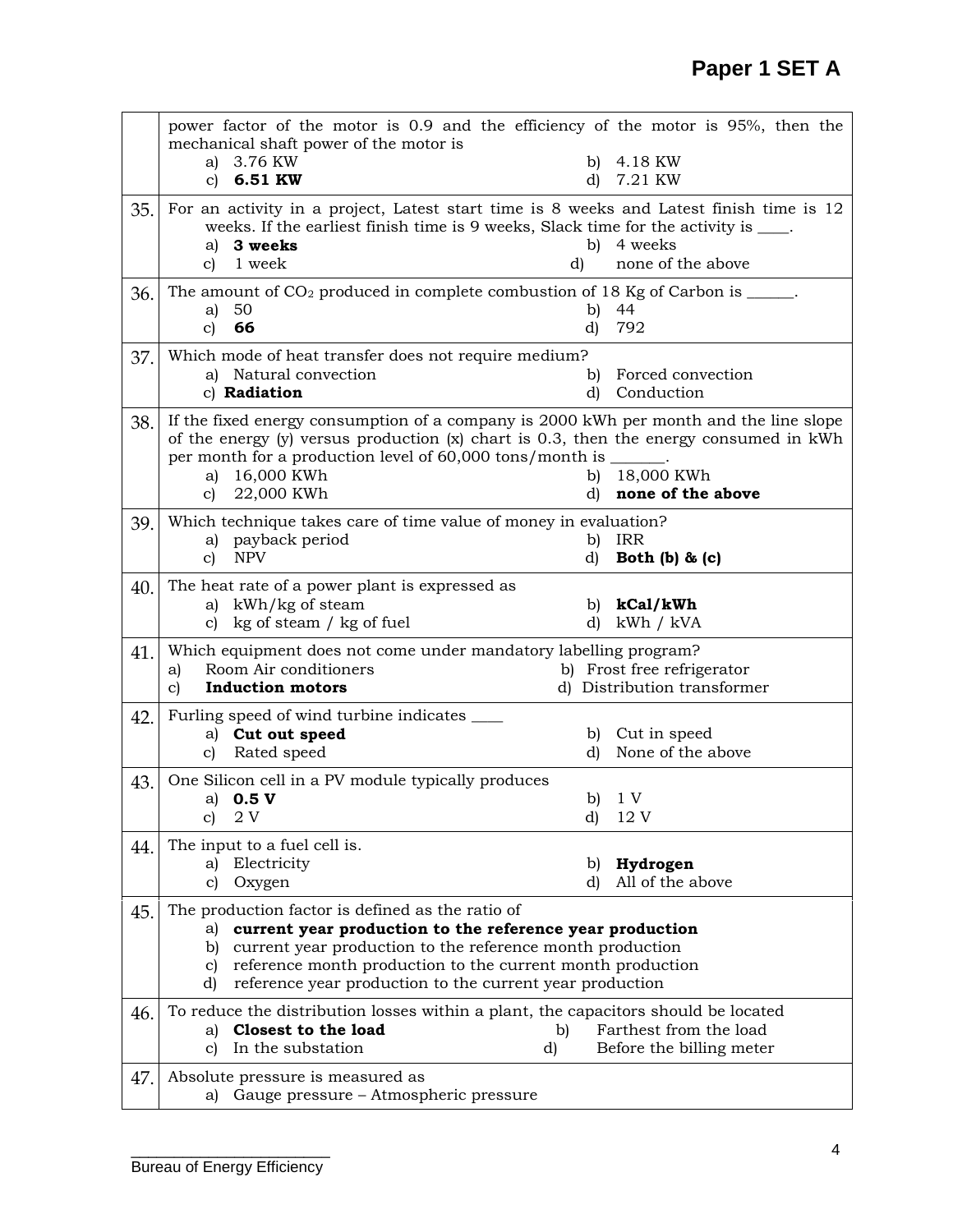|     | b) Gauge pressure + Atmospheric pressure<br>Gauge pressure / Atmospheric pressure<br>C)<br>d) none of the above |
|-----|-----------------------------------------------------------------------------------------------------------------|
| 48. | The dryness (x) fraction of superheated steam is taken as                                                       |
|     | a) $x=0$<br>$x=0.9$<br>b)                                                                                       |
|     | c) $x=0.87$<br>$x=1$                                                                                            |
| 49. | When the evaporation of water from a wet substance is zero, the relative humidity of<br>the air is likely to be |
|     | a) $0\%$<br>100%<br>b)                                                                                          |
|     | c) $50%$<br>unpredictable<br>d)                                                                                 |
| 50. | Which of the following type of collector is used for low temperature systems?                                   |
|     | b)Line focusing parabolic collector<br>Flat plate collector<br>a)                                               |
|     | Parabolic trough collector<br>d) None of the above<br>C)                                                        |

## *…….……. End of Section – I ………..….*

## **Section – II: SHORT DESCRIPTIVE QUESTIONS Marks: 8 x 5 = 40**

- (i) Answer all **Eight** questions
- (ii) Each question carries **Five** marks

| $S-1$ | List five equipment and appliances covered under Standards and Labelling program.                                                                                                                                                                                                                                                                                            |  |  |  |  |  |  |
|-------|------------------------------------------------------------------------------------------------------------------------------------------------------------------------------------------------------------------------------------------------------------------------------------------------------------------------------------------------------------------------------|--|--|--|--|--|--|
| Ans   | Refer BEE Guide Book 1- Page No 37                                                                                                                                                                                                                                                                                                                                           |  |  |  |  |  |  |
| $S-2$ | State true or false<br>(each carries 1 mark)                                                                                                                                                                                                                                                                                                                                 |  |  |  |  |  |  |
|       | When it is raining, there is a substantial difference between the dry and wet bulb<br>a)<br>temperatures.<br>The specific gravity of light diesel oil is given in $\text{kg}/\text{m}^3$<br>b)<br>The major constituent of LNG is propane.<br>C)<br>Evaporative cooling of space requires use of refrigerant R134a<br>d)<br>HSD needs preheating to increase viscosity<br>e) |  |  |  |  |  |  |
| Ans   | False<br>False<br>b)<br>a)<br>False<br>d)<br>False<br>$\mathbf{c}$<br>False<br>e)                                                                                                                                                                                                                                                                                            |  |  |  |  |  |  |
|       | $S-3$ For installing a recuperator in a furnace, the plant has assessed the following time estimates<br>Optimistic Time : 2.5 weeks<br>Most Likely Time : 3 weeks<br>Pessimistic Time : 3.5 weeks<br>Find out the "Expected Time", "Standard Deviation" and "Variance" to complete the activity<br>$(2 + 1.5 + 1.5$ Marks)                                                   |  |  |  |  |  |  |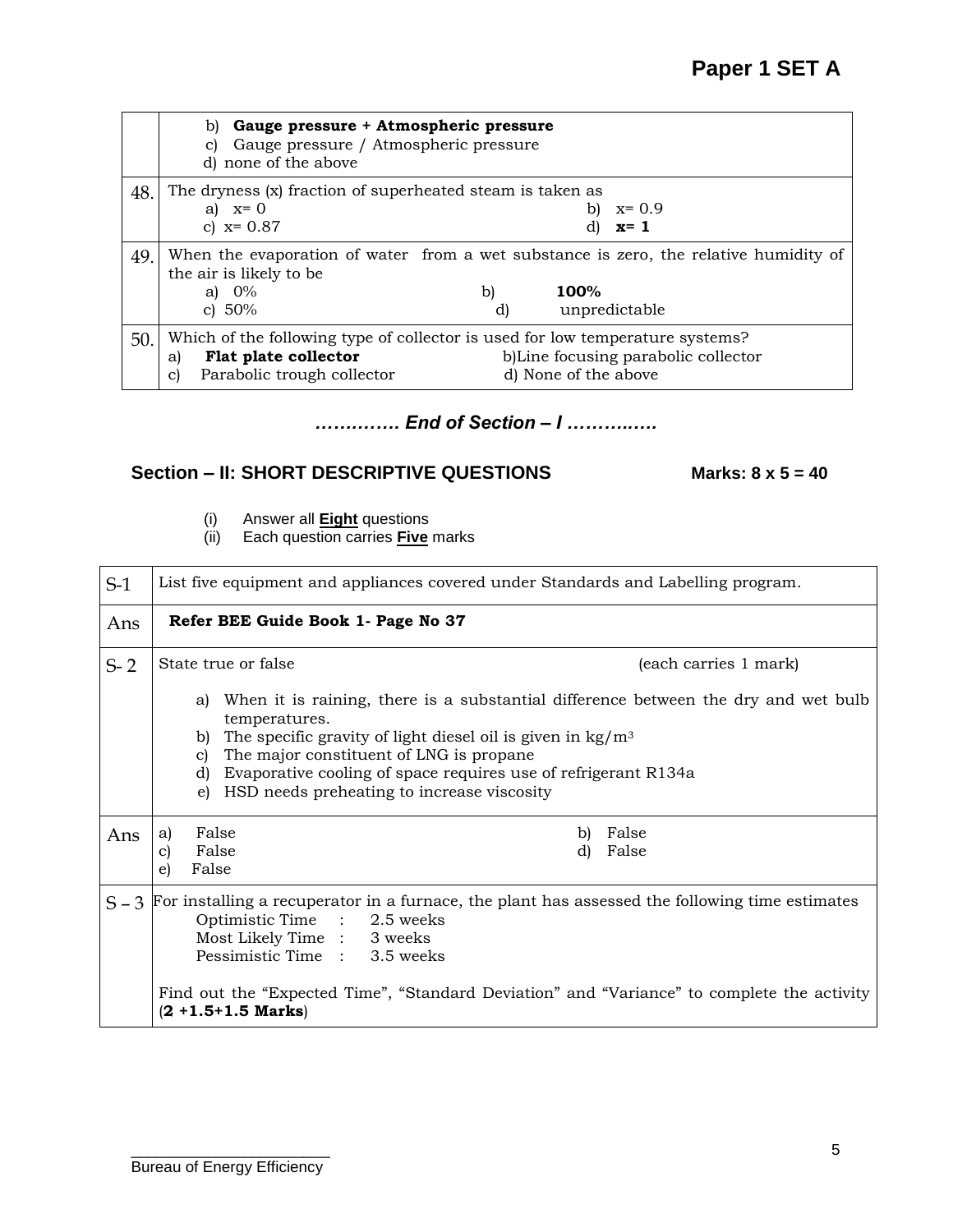| Ans     | Expected time<br>$=$ (Optimistic Time + 4 X Most Likely Time + Pessimistic Time) / 6<br>$= (2.5 + 4 \times 3 + 3.5) / 6$<br>$=$ 3                                                                     |                                                                                                                                                                                                                                                                                                                 |                                                                     |                  |       |  |  |  |
|---------|-------------------------------------------------------------------------------------------------------------------------------------------------------------------------------------------------------|-----------------------------------------------------------------------------------------------------------------------------------------------------------------------------------------------------------------------------------------------------------------------------------------------------------------|---------------------------------------------------------------------|------------------|-------|--|--|--|
|         | Standard Deviation = $(3.5-2.5)/6 = 1/6 = 0.167$<br>Variance<br>$= \{[PT-OT/6]\}$ 2<br>$= 1 / 36 = 0.0278$                                                                                            |                                                                                                                                                                                                                                                                                                                 |                                                                     |                  |       |  |  |  |
| $S-4$   | A thermal power plant uses 0.72 kg of coal to generate one KWh of electricity. If the coal<br>contains 38% carbon by weight, calculate the amount of $CO2$ emission/KWh under complete<br>combustion. |                                                                                                                                                                                                                                                                                                                 |                                                                     |                  |       |  |  |  |
| Ans     |                                                                                                                                                                                                       | Amount of carbon present in coal = $0.72 * 38/100$                                                                                                                                                                                                                                                              | $= 0.2736$ kg                                                       |                  |       |  |  |  |
|         |                                                                                                                                                                                                       | As per chemical reaction, $C + O_2 = CO_2$<br>1 kg of carbon generates 44/12 kg of carbon dioxide (CO2) under complete combustion<br>Amount of CO2 generation while generating one KWh of electricity                                                                                                           | $= 0.2736 * 44/12$<br>$= 1.0032$ Kg/KWh                             |                  |       |  |  |  |
| $S-5$   |                                                                                                                                                                                                       | A solar photovoltaic power plant is installed with 350 Watts panel of size 1.5 m x 1.5 m in<br>roof top area of a building having dimension of 9 m x 10m. If solar insolation is 1,000 W/m <sup>2</sup> ,<br>calculate the panel conversion efficiency?                                                         |                                                                     |                  |       |  |  |  |
| Ans     | Area of solar cell = $1.5 \times 1.5$<br>Efficiency                                                                                                                                                   | $= 2.25$ m <sup>2</sup><br>$= (350 / (2.25 \times 1000)) \times 100$<br>$= 15.6 \%$                                                                                                                                                                                                                             |                                                                     |                  |       |  |  |  |
| $S - 6$ |                                                                                                                                                                                                       | A paint drier requires 75.4 m <sup>3</sup> /min of air at 93°C, which is heated in a steam-coil unit. How<br>many kg of steam at 4 bar does this unit require per hour? The density of air is 1.2 kg/m <sup>3</sup><br>and specific heat of air is $0.24$ kcal/kg°C. The ambient temperature is $32^{\circ}$ C. |                                                                     |                  |       |  |  |  |
|         | Pressure bar                                                                                                                                                                                          | Temperature °C                                                                                                                                                                                                                                                                                                  |                                                                     | Enthalpy kcal/kg |       |  |  |  |
|         |                                                                                                                                                                                                       |                                                                                                                                                                                                                                                                                                                 | Water                                                               | Evaporation      | Steam |  |  |  |
|         | $\overline{4}$                                                                                                                                                                                        | 143                                                                                                                                                                                                                                                                                                             | 143                                                                 | 510              | 653   |  |  |  |
| Ans     | Solution:<br>Air flow rate<br>Air flow rate                                                                                                                                                           | $= 4524 * 1.2$<br>$= 5428.8$ kg/hr                                                                                                                                                                                                                                                                              | $= 75.4 \text{ m}^3/\text{min} * 60 = 4524 \text{ m}^3/\text{hr}$   |                  |       |  |  |  |
|         | Sensible heat of air                                                                                                                                                                                  | $=$<br>$=$<br>$=$                                                                                                                                                                                                                                                                                               | $m * Cp * \Delta T$<br>$5428.8 * 0.24 * (93-32)$<br>79477.6 kcal/hr |                  |       |  |  |  |
|         | Latent heat of Steam<br>Steam required<br>Steam required                                                                                                                                              | $=$<br>$=$<br>$=$                                                                                                                                                                                                                                                                                               | 510 Kcal/kg<br>79477.6 / 510<br>$156$ kg/hr                         |                  |       |  |  |  |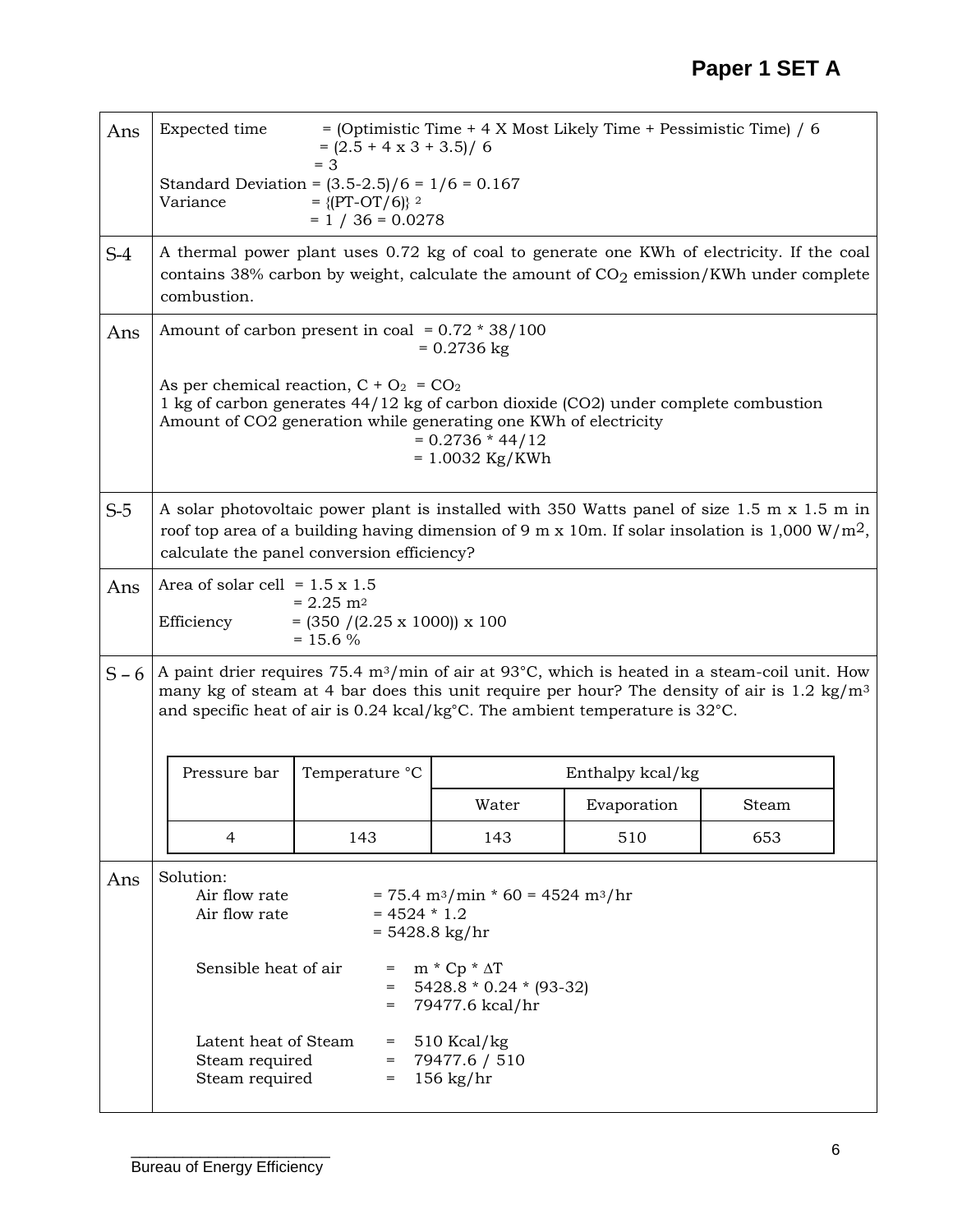| $S - 7$ | An ESCO company is required to invest in a waste heat recovery project, which is expected to<br>yield an annual saving of Rs.10,00,000 and the life of the equipment is 7 years. If the ESCO<br>expects 30% IRR on this project, calculate the investment required to be made.                                                                                                                                                                                                                                                                                                                                |  |  |  |  |  |  |  |  |
|---------|---------------------------------------------------------------------------------------------------------------------------------------------------------------------------------------------------------------------------------------------------------------------------------------------------------------------------------------------------------------------------------------------------------------------------------------------------------------------------------------------------------------------------------------------------------------------------------------------------------------|--|--|--|--|--|--|--|--|
| Ans     | The PV of the Annual Savings of Rs.1,000,000 per year:<br>$0 = -\frac{\text{Investment}}{(1+0.3)^0} + \frac{1000000}{(1+0.3)^1} + \frac{1000000}{(1+0.3)^2} + \frac{1000000}{(1+0.3)^3} + \frac{1000000}{(1+0.3)^4} + \frac{1000000}{(1+0.3)^5} + \frac{1000000}{(1+0.3)^6} + \frac{1000000}{(1+0.3)^7}$                                                                                                                                                                                                                                                                                                      |  |  |  |  |  |  |  |  |
|         | or<br>Investment = $Rs.1,000,000/year$ (P/AIN Factor)<br>$=$ Rs.1,000,000/year (2.8021) = Rs. 2,802,100                                                                                                                                                                                                                                                                                                                                                                                                                                                                                                       |  |  |  |  |  |  |  |  |
|         | Thus, we can pay Rs.2,802,100 for the Waste Heat Exchanger and still have a positive NPV.                                                                                                                                                                                                                                                                                                                                                                                                                                                                                                                     |  |  |  |  |  |  |  |  |
| $S - 8$ | In a textile plant monthly energy consumption is 7,00,000 kWh of electricity, 40 kL of<br>furnace oil (specific gravity=0.92) for thermic fluid heater, 360 tonne of coal for steam boiler<br>and 10 kL of HSD (specific gravity= 0.885) for material handling equipment. Compute the<br>energy consumption in terms of Metric Tonne of Oil Equivalent (MTOE) for the plant.<br>Given Data: $(1 \text{ kWh} = 860 \text{ kcal}, \text{GCV}$ of coal= 3450 kCal/kg, GCV of furnace oil= 10,000<br>kcal/kg, GCV of HSD= 10,500 kcal/kg, GCV of rice husk= 3100 kcal/kg, 1 kg oil equivalent<br>$= 10,000$ kcal) |  |  |  |  |  |  |  |  |
| Ans     | Aggregate Energy Use=<br>$(40000 \times 0.92 \times 10000)$ + $(360000 \times 3450)$ + $(7, 00,000 \times 860)$ + $(10,000 \times 0.885 \times 10,500)$ .                                                                                                                                                                                                                                                                                                                                                                                                                                                     |  |  |  |  |  |  |  |  |
|         | MTOE = $(36.8 \times 10^7)$ + $(124.2 \times 10^7)$ + $(60.2 \times 10^7)$ + $(9.2925 \times 10^7)$                                                                                                                                                                                                                                                                                                                                                                                                                                                                                                           |  |  |  |  |  |  |  |  |
|         | 10 <sub>7</sub><br>= 230.5 Metric Tonnes of Oil Equivalent per month                                                                                                                                                                                                                                                                                                                                                                                                                                                                                                                                          |  |  |  |  |  |  |  |  |
|         | Energy consumption of the textile plant = $230.5 \times 12 = 2766$ MTOE                                                                                                                                                                                                                                                                                                                                                                                                                                                                                                                                       |  |  |  |  |  |  |  |  |
|         |                                                                                                                                                                                                                                                                                                                                                                                                                                                                                                                                                                                                               |  |  |  |  |  |  |  |  |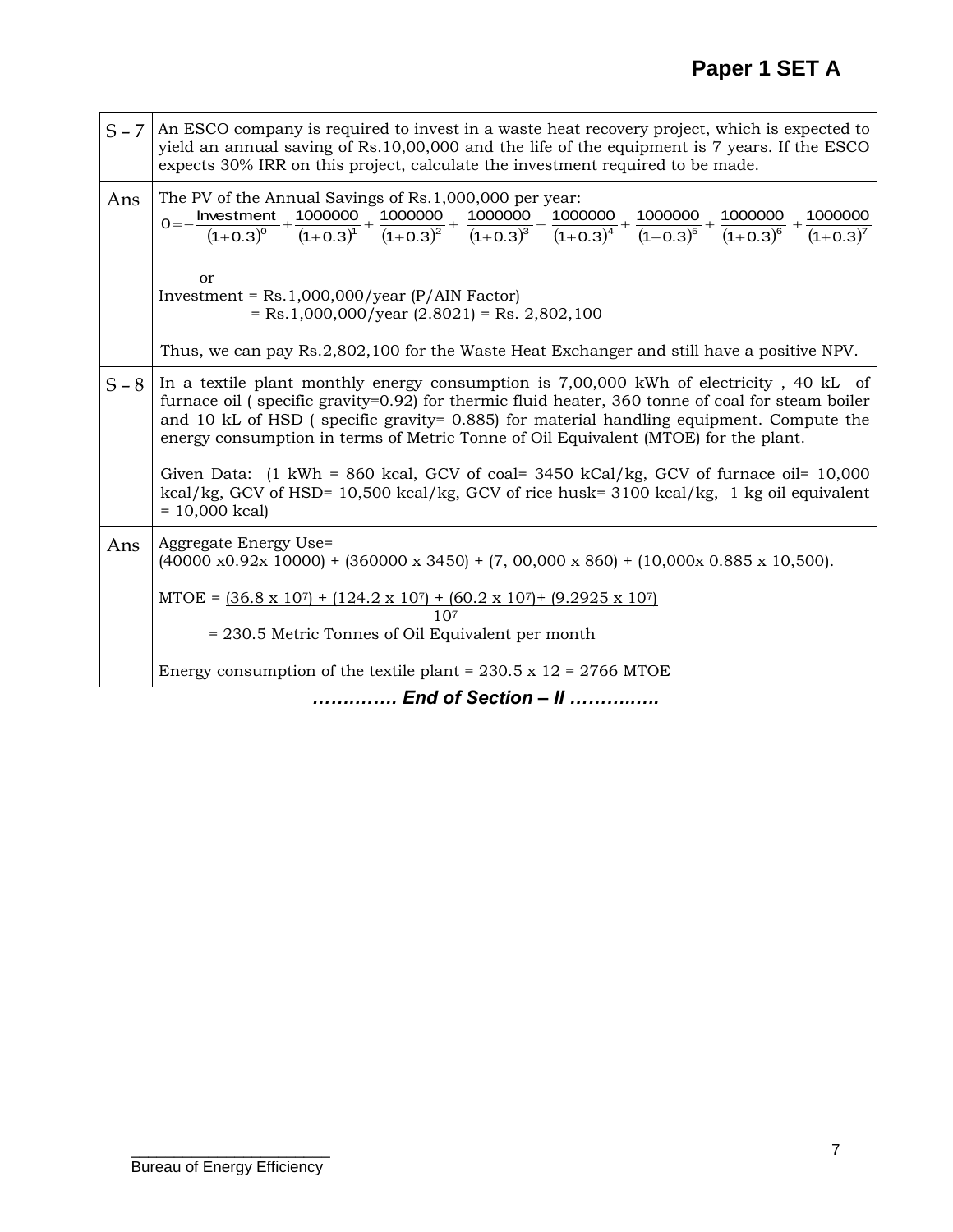# Section – III: LONG DESCRIPTIVE QUESTIONS Marks: 6 x 10 = 60

- (i) Answer all **Six** questions
- (ii) Each question carries **Ten** marks

| $L - 1$ | Describe the stages of Gasification of Biomass process with a pictorial diagram and<br>reaction equations?                             |                                                                                                                                                                                                                                                                                                    |                          |                                                                       |                                          |  |  |  |  |
|---------|----------------------------------------------------------------------------------------------------------------------------------------|----------------------------------------------------------------------------------------------------------------------------------------------------------------------------------------------------------------------------------------------------------------------------------------------------|--------------------------|-----------------------------------------------------------------------|------------------------------------------|--|--|--|--|
| Ans     | Refer BEE Guide Book 1- Page No 275-276                                                                                                |                                                                                                                                                                                                                                                                                                    |                          |                                                                       |                                          |  |  |  |  |
| $L - 2$ | Explain briefly three types of Performance Contracting? (6 Marks)<br>a.<br>What are the drawbacks of ESCO? (4 Marks)<br>$\mathbf{b}$ . |                                                                                                                                                                                                                                                                                                    |                          |                                                                       |                                          |  |  |  |  |
| Ans     |                                                                                                                                        | Refer BEE Guide Book 1- Page No.178                                                                                                                                                                                                                                                                |                          |                                                                       |                                          |  |  |  |  |
| $L - 3$ | a)<br>b)                                                                                                                               | Write down the steps for computing energy savings using CUSUM over a period.<br>$(4$ Marks),<br>Develop a table using a CUSUM technique to calculate energy savings for 8 months<br>period for a production level of 2000 MT per month. Refer to field data given in the<br>table below. (6 marks) |                          |                                                                       |                                          |  |  |  |  |
|         | Month                                                                                                                                  |                                                                                                                                                                                                                                                                                                    | <b>Actual SEC kWh/MT</b> | Predicted SEC kWh/MT                                                  |                                          |  |  |  |  |
|         | May                                                                                                                                    |                                                                                                                                                                                                                                                                                                    | 1225                     | 1250                                                                  |                                          |  |  |  |  |
|         | June                                                                                                                                   |                                                                                                                                                                                                                                                                                                    | 1227                     | 1250                                                                  |                                          |  |  |  |  |
|         | July                                                                                                                                   |                                                                                                                                                                                                                                                                                                    | 1240                     |                                                                       | 1250                                     |  |  |  |  |
|         | Aug                                                                                                                                    |                                                                                                                                                                                                                                                                                                    | 1245                     | 1250                                                                  |                                          |  |  |  |  |
|         | Sep                                                                                                                                    |                                                                                                                                                                                                                                                                                                    | 1238                     | 1250                                                                  |                                          |  |  |  |  |
|         | Oct                                                                                                                                    |                                                                                                                                                                                                                                                                                                    | 1257                     | 1250                                                                  |                                          |  |  |  |  |
|         | Nov                                                                                                                                    |                                                                                                                                                                                                                                                                                                    | 1248                     | 1250                                                                  |                                          |  |  |  |  |
|         | Dec                                                                                                                                    |                                                                                                                                                                                                                                                                                                    | 1264                     | 1250                                                                  |                                          |  |  |  |  |
| Ans     | a)                                                                                                                                     | Steps for CUSUM analysis:                                                                                                                                                                                                                                                                          |                          |                                                                       |                                          |  |  |  |  |
|         |                                                                                                                                        | Refer BEE Guide Book 1 Page No. 229                                                                                                                                                                                                                                                                |                          |                                                                       |                                          |  |  |  |  |
|         | b)<br>Estimate the savings accumulated from use of the heat recovery system.                                                           |                                                                                                                                                                                                                                                                                                    |                          |                                                                       |                                          |  |  |  |  |
|         | Month                                                                                                                                  | <b>Actual SEC</b><br>kWh/MT                                                                                                                                                                                                                                                                        | Predicted SEC<br>kWh/MT  | <b>Difference</b><br>(Actual SEC -<br><b>Predicted SEC)</b><br>kWh/MT | <b>CUSUM</b><br><b>Savings</b><br>kWh/MT |  |  |  |  |
|         | May                                                                                                                                    | 1225                                                                                                                                                                                                                                                                                               | 1250                     | $-25$                                                                 | $-25$                                    |  |  |  |  |
|         | June                                                                                                                                   | 1227                                                                                                                                                                                                                                                                                               | 1250                     | $-23$                                                                 | -48                                      |  |  |  |  |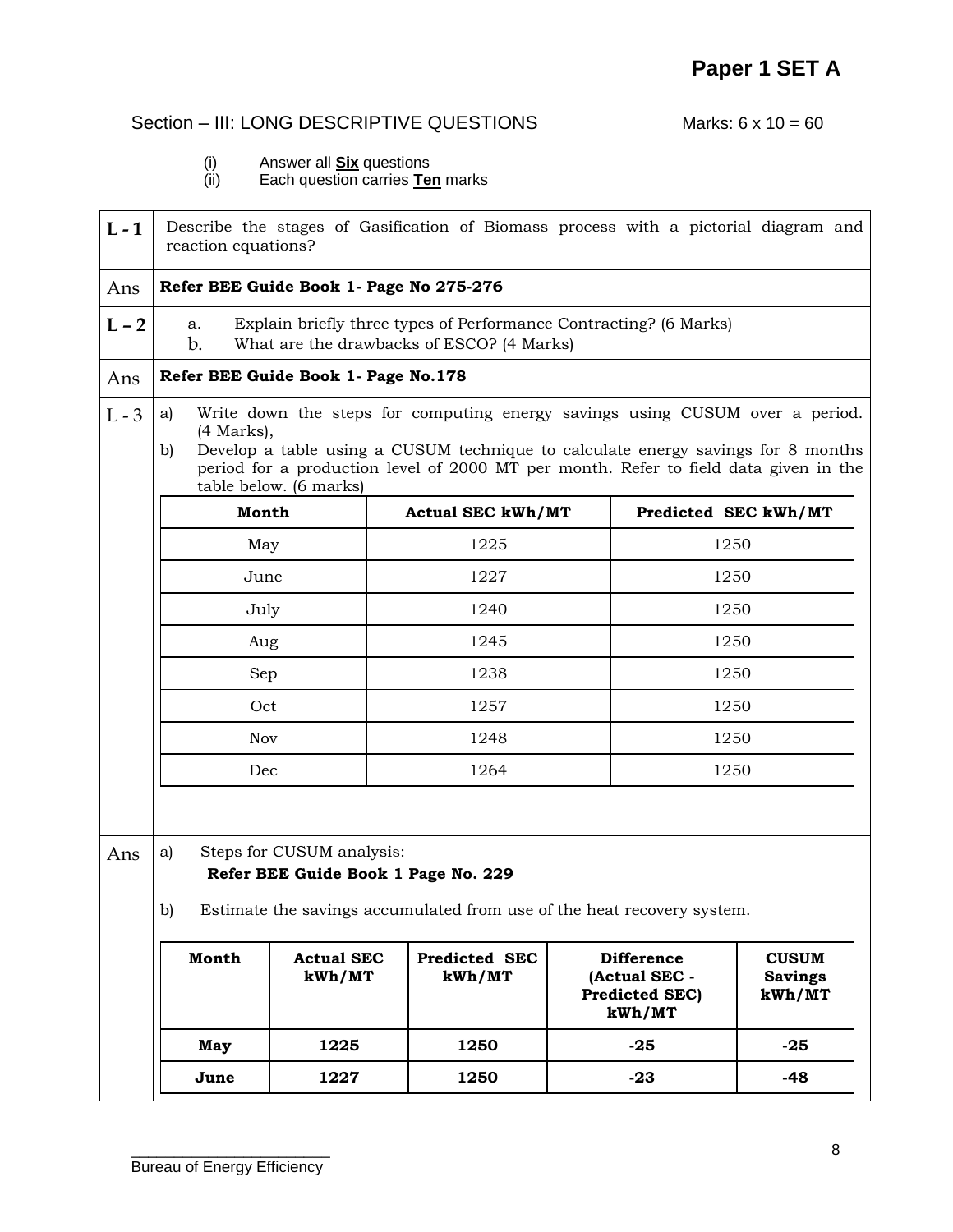|         | July                                                                                                                                                                                                                                                                                                                                                                                                                                                                         | 1240                                                                                                            | 1250                                                                                                                                                                              |                          | $-10$                                         | $-58$ |  |  |
|---------|------------------------------------------------------------------------------------------------------------------------------------------------------------------------------------------------------------------------------------------------------------------------------------------------------------------------------------------------------------------------------------------------------------------------------------------------------------------------------|-----------------------------------------------------------------------------------------------------------------|-----------------------------------------------------------------------------------------------------------------------------------------------------------------------------------|--------------------------|-----------------------------------------------|-------|--|--|
|         | Aug                                                                                                                                                                                                                                                                                                                                                                                                                                                                          | 1245                                                                                                            | 1250                                                                                                                                                                              |                          | $-5$                                          | $-63$ |  |  |
|         | Sep                                                                                                                                                                                                                                                                                                                                                                                                                                                                          | 1238                                                                                                            | 1250                                                                                                                                                                              |                          | $-12$                                         | $-75$ |  |  |
|         | Oct                                                                                                                                                                                                                                                                                                                                                                                                                                                                          | 1257                                                                                                            | 1250                                                                                                                                                                              |                          | $+7$                                          | -68   |  |  |
|         | <b>Nov</b>                                                                                                                                                                                                                                                                                                                                                                                                                                                                   | 1248                                                                                                            | 1250                                                                                                                                                                              |                          | $-2$                                          | $-70$ |  |  |
|         | Dec                                                                                                                                                                                                                                                                                                                                                                                                                                                                          | 1264                                                                                                            | 1250                                                                                                                                                                              |                          | $+14$                                         | $-56$ |  |  |
|         |                                                                                                                                                                                                                                                                                                                                                                                                                                                                              | $56 \times 2000 = 112,000$ kWh                                                                                  | Positive savings i.e. savings in energy consumption over a period of eight months are                                                                                             |                          |                                               |       |  |  |
| $L - 4$ | In a Chlor-Alkali plant, an evaporator was designed to concentrate 500 kg of liquor<br>containing solids of 7% $w/w$ (weight by weight) to 45% solids $w/w$ in the output. Presently<br>the output from evaporator has 30% solids w/w. The energy manager suggested<br>overhauling the evaporator to achieve the design rate of solids w/w in the output. Calculate<br>the percentage improvement in water removal in the evaporator after overhauling of the<br>evaporator. |                                                                                                                 |                                                                                                                                                                                   |                          |                                               |       |  |  |
| Ans     |                                                                                                                                                                                                                                                                                                                                                                                                                                                                              | Amount of feed (input) to the evaporator<br>Concentration of solids in feed<br>Amount of solids in feed (input) |                                                                                                                                                                                   | $=$<br>$=$<br>$=$<br>$=$ | 500 Kg<br>$7 wt\%$<br>500 * 7 / 100<br>35 Kg  |       |  |  |
|         | Present scenario:                                                                                                                                                                                                                                                                                                                                                                                                                                                            | Concentration of solids in product (output)<br>Mass balance across the evaporator:                              | Amount of product (output) from the evaporator                                                                                                                                    | $=$<br>$=$<br>$=$        | $30 \text{ wt\%} = 0.3$<br>35/0.3<br>116.7 Kg |       |  |  |
|         |                                                                                                                                                                                                                                                                                                                                                                                                                                                                              | Water vapour removed from the evaporator is                                                                     |                                                                                                                                                                                   | $=$<br>$=$               | $500 - 116.7$<br>383.3 Kg                     |       |  |  |
|         | Design scenario:<br>Concentration of solids in product (output)<br>$= 45 \text{ wt} \% = 0.45$<br>Mass balance across the evaporator:<br>Amount of product (output) from the evaporator<br>35/0.45<br>=<br>77.8 Kg<br>=                                                                                                                                                                                                                                                      |                                                                                                                 |                                                                                                                                                                                   |                          |                                               |       |  |  |
|         |                                                                                                                                                                                                                                                                                                                                                                                                                                                                              | Water vapour removed from the evaporator is                                                                     | $=$<br>$=$                                                                                                                                                                        | $500 - 77.8$<br>422.2 Kg |                                               |       |  |  |
|         |                                                                                                                                                                                                                                                                                                                                                                                                                                                                              | Incremental water removal achieved is                                                                           |                                                                                                                                                                                   | $=$<br>$=$               | $422.2 - 383.3$<br>38.9 Kg                    |       |  |  |
|         |                                                                                                                                                                                                                                                                                                                                                                                                                                                                              | % increase in water removal                                                                                     | % improvement in water removal after overhaul                                                                                                                                     | $=$<br>$=$               | 38.9 / 383.3 * 100<br>10.14 %                 |       |  |  |
| $L - 5$ |                                                                                                                                                                                                                                                                                                                                                                                                                                                                              |                                                                                                                 | A process plant is planning to implement a waste heat recovery project. The various<br>activities from procurement to commissioning are given in the table below along with their |                          |                                               |       |  |  |

duration and dependency.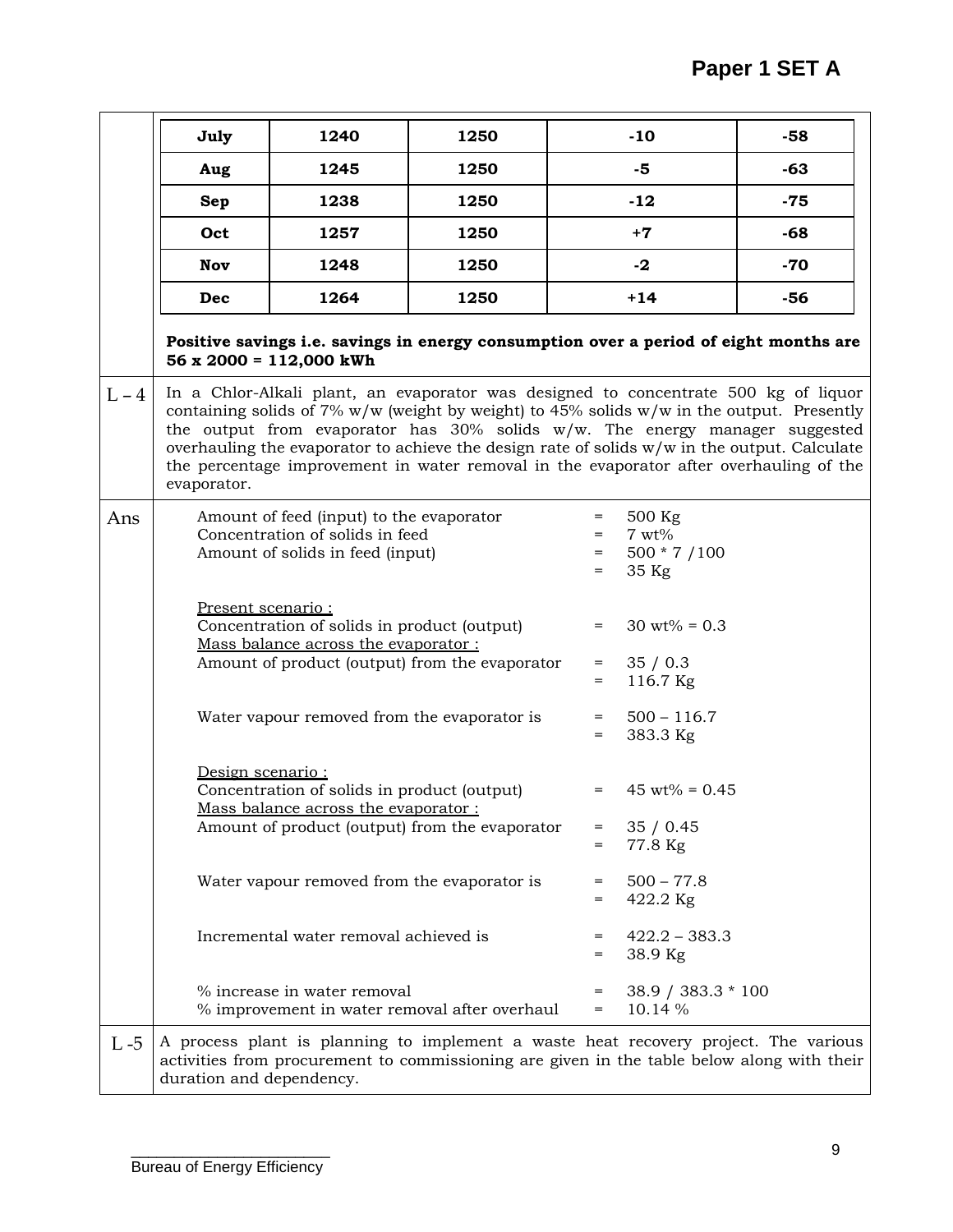|     |                                                                                                                                                                                                                                                                                                                                                                                                                             |                 | <b>Activity</b>                           |                | Predecessor           |                |                | <b>Time in Weeks</b>                    |  |  |  |
|-----|-----------------------------------------------------------------------------------------------------------------------------------------------------------------------------------------------------------------------------------------------------------------------------------------------------------------------------------------------------------------------------------------------------------------------------|-----------------|-------------------------------------------|----------------|-----------------------|----------------|----------------|-----------------------------------------|--|--|--|
|     |                                                                                                                                                                                                                                                                                                                                                                                                                             |                 | А.                                        |                |                       |                |                | 3                                       |  |  |  |
|     |                                                                                                                                                                                                                                                                                                                                                                                                                             |                 | Β.                                        |                |                       |                |                | $\overline{5}$                          |  |  |  |
|     |                                                                                                                                                                                                                                                                                                                                                                                                                             |                 | C.                                        |                | Α                     |                |                | 4                                       |  |  |  |
|     |                                                                                                                                                                                                                                                                                                                                                                                                                             |                 | D.                                        |                | A                     |                |                | $\overline{6}$                          |  |  |  |
|     |                                                                                                                                                                                                                                                                                                                                                                                                                             |                 | Ε.                                        |                | $\overline{\text{c}}$ |                |                | 5                                       |  |  |  |
|     |                                                                                                                                                                                                                                                                                                                                                                                                                             |                 | F.                                        |                | $\overline{\text{C}}$ |                |                | 3                                       |  |  |  |
|     |                                                                                                                                                                                                                                                                                                                                                                                                                             |                 | G.                                        |                | <b>B&amp;D</b>        |                |                | $\overline{2}$                          |  |  |  |
|     |                                                                                                                                                                                                                                                                                                                                                                                                                             |                 | Η.                                        |                | <b>D&amp;E</b>        |                |                | 1                                       |  |  |  |
|     |                                                                                                                                                                                                                                                                                                                                                                                                                             |                 |                                           |                | F,G,H                 |                |                | $\overline{2}$                          |  |  |  |
|     | a) Construct a PERT/CPM network diagram for the above project.<br>(5 Marks)<br>b) Compute the earliest start, earliest finish, latest start, latest finish and slack for all the<br>activities<br>(3 Marks)<br>c) Compute the project duration.<br>(1 Mark)<br>d) Identify the critical activities and the critical path(s).<br>(1 Mark)                                                                                    |                 |                                           |                |                       |                |                |                                         |  |  |  |
| Ans |                                                                                                                                                                                                                                                                                                                                                                                                                             |                 | a) PERT/CPM network diagram for a project |                |                       |                |                |                                         |  |  |  |
|     | 3<br>7<br>3<br>$\tau$<br>10<br>7<br>c<br>0<br>3<br>10<br>13<br>Δ<br>F<br>7<br>12<br>0<br>3<br>3<br>E<br>7<br>12<br>13<br>15<br>9<br>5<br>3<br>D<br>15<br>13<br>5<br>11<br>12<br>13<br>Н<br>Sta<br>Fin<br>1<br>12<br>13<br>2<br>ish<br>8<br>5<br>G<br>5<br>0<br>2<br>э<br>11<br>6<br>11<br>13<br>11<br>b)<br>Early start (ES), Early Finish (EF), Latest start (LS), Latest finish (LF) and slack for all<br>the activities. |                 |                                           |                |                       |                |                |                                         |  |  |  |
|     |                                                                                                                                                                                                                                                                                                                                                                                                                             | <b>Activity</b> | <b>Duration</b>                           | <b>ES</b>      | EF                    | <b>LS</b>      | LF             | <b>Slack</b><br>(LS-ES) or<br>$(LF-EF)$ |  |  |  |
|     |                                                                                                                                                                                                                                                                                                                                                                                                                             | A               | 3                                         | $\mathbf 0$    | 3                     | $\mathbf 0$    | 3              | $\pmb{0}$                               |  |  |  |
|     |                                                                                                                                                                                                                                                                                                                                                                                                                             | B               | 5                                         | $\mathbf 0$    | 5                     | 6              | 11             | 6                                       |  |  |  |
|     |                                                                                                                                                                                                                                                                                                                                                                                                                             | $\mathbf C$     | $\overline{4}$                            | 3              | $\overline{7}$        | 3              | $\overline{7}$ | $\mathbf 0$                             |  |  |  |
|     |                                                                                                                                                                                                                                                                                                                                                                                                                             | D               | 6                                         | 3              | 9                     | 5              | 11             | $\overline{2}$                          |  |  |  |
|     |                                                                                                                                                                                                                                                                                                                                                                                                                             | Е               | 5                                         | $\overline{7}$ | 12                    | $\overline{7}$ | 12             | $\pmb{0}$                               |  |  |  |